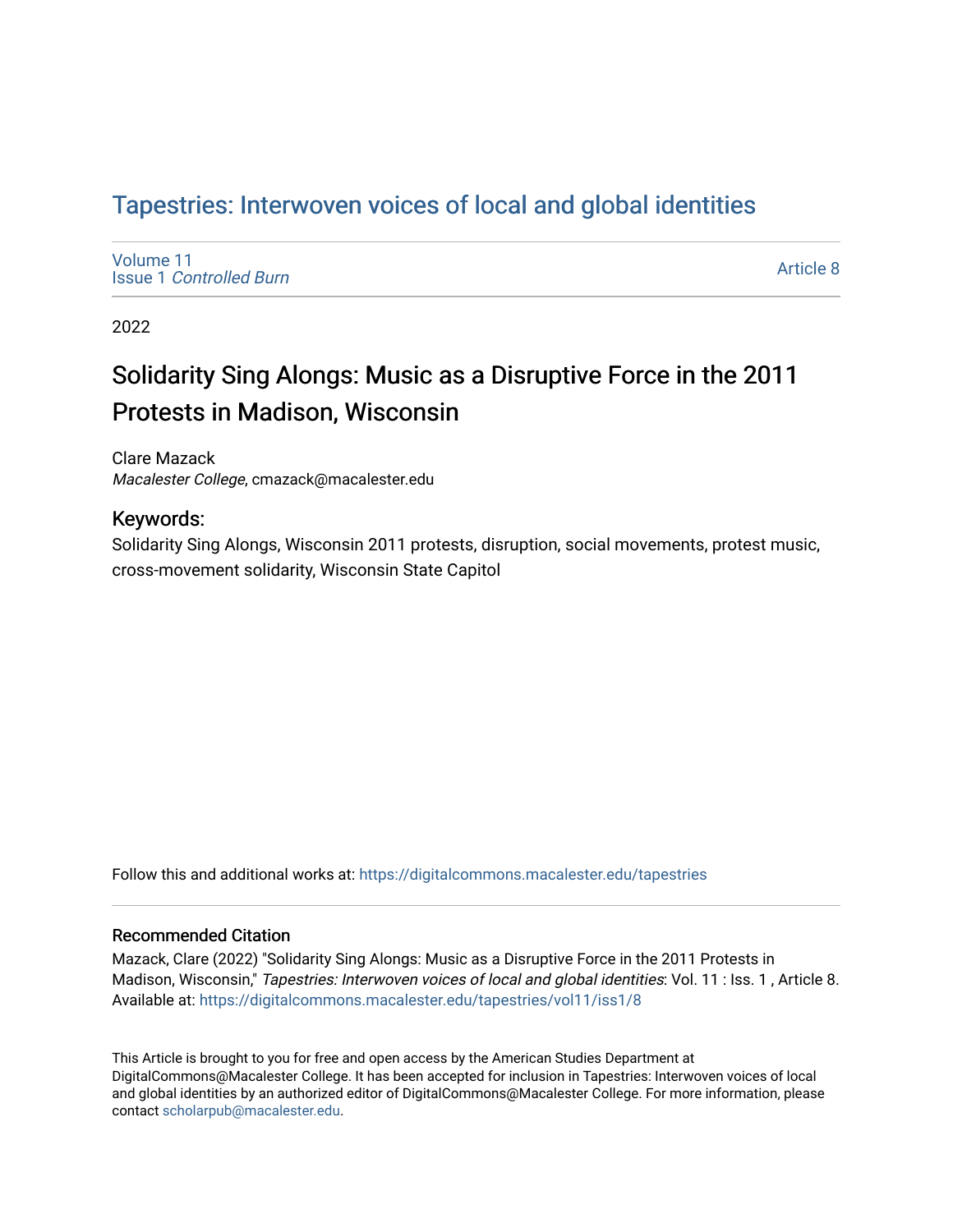# Solidarity Sing Alongs: Music as a Disruptive Force in Madison, Wisconsin

*Clare Mazack*

## *Abstract*

Protest music, when created and shared with intention and rooted in a social movement, can act as a force of disruption to systems of power. This paper focuses on the disruptive nature of the Solidarity Sing Alongs during the 2011 protests in my hometown of Madison, Wisconsin, that occurred in response to Governor Walker's proposed Act 10, which cut funding for education, healthcare, pensions, and childcare, as well as attacked collective bargaining rights and other union abilities. The Solidarity Sing Alongs act as a case study of how music, as a part of the protests, interrupted the political powers that targeted the rights of people in Wisconsin. The disruptive power of the Solidarity Sing Alongs is evident in four main ways. First, they forged connections between past and present social movements, specifically through the reuse of old labor movement songs. Second, the location of the rotunda in the Wisconsin State Capitol was intentionally chosen as a public, central gathering space that holds political significance. Third, the decentralized leadership and organization of the Sing Alongs ensured that it was rooted in the values of the people, in direct opposition to the hierarchical structures of leadership that capitalism enforces. Finally, the Solidarity Sing Alongs created a strong network of politically active community members. With an understanding of these disruptive qualities, the paper also acknowledges some of the limitations of the Solidarity Sing Alongs, specifically the lack of connections to struggles beyond the labor movement, and a lack of racial diversity among attendees. These limitations are reflective of issues in broader progressive movements in Madison, emphasizing the need for deeper cross-struggle solidarity between movements. By exploring both the strengths and limitations of the Solidarity Sing Alongs, and ultimately understanding the important role they played in the 2011 Wisconsin protests, I assert that protest music can continue to be a disruptive force when thoughtfully incorporated into movement strategies.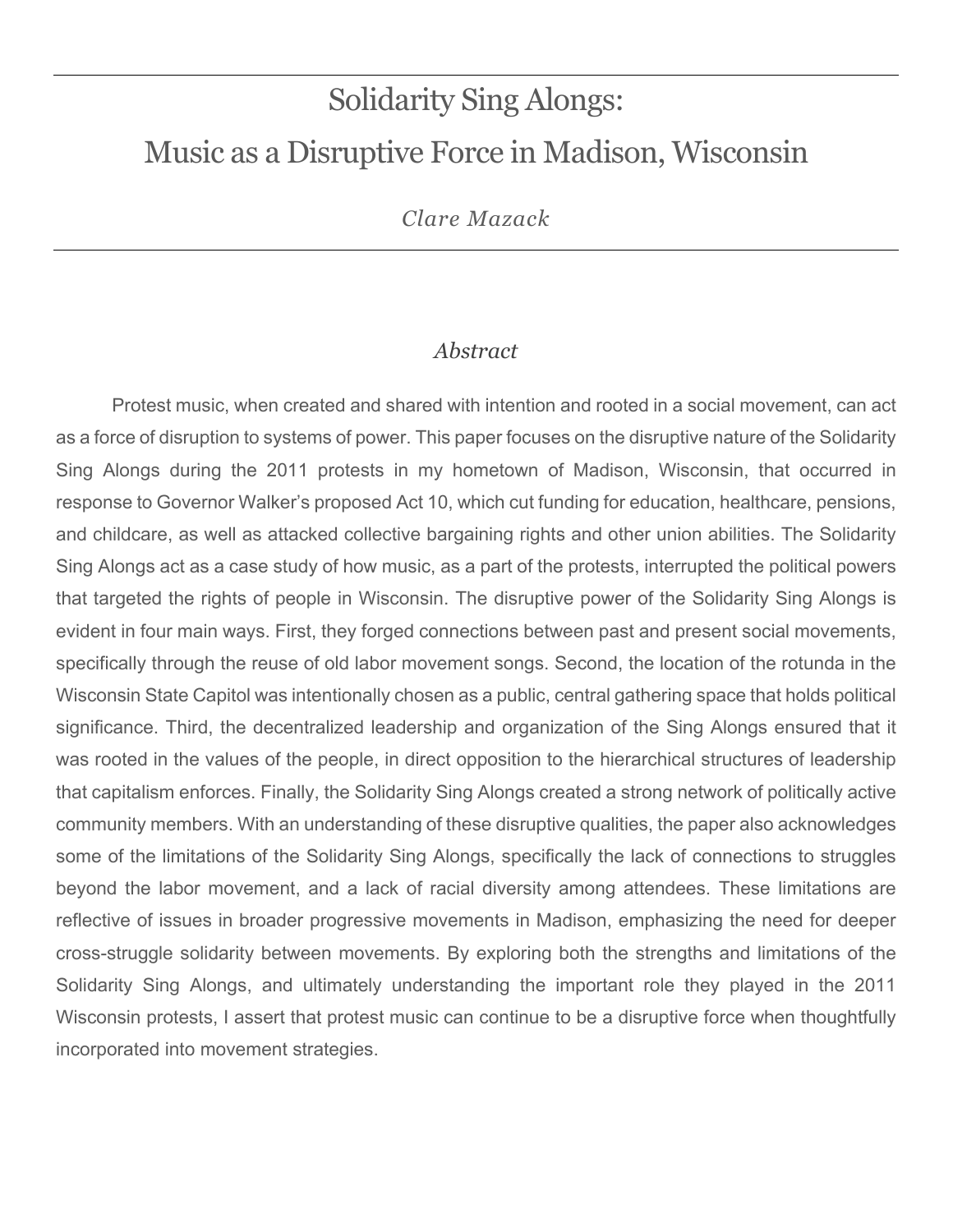Clare Mazack (she/her) is graduating with majors in American Studies and Educational Studies, and a minor in Environmental Studies. She is originally from Madison, Wisconsin, where she was a part of the 2011 protests discussed in this paper. She would like to dedicate this paper to her neighbor Phyllis Noble (1942-2017), who was an inspiration to always live with intent, reflection, and music.

## *Keywords*

Solidarity Sing Alongs, Wisconsin 2011 protests, disruption, social movements, protest music, crossmovement solidarity, Wisconsin State Capitol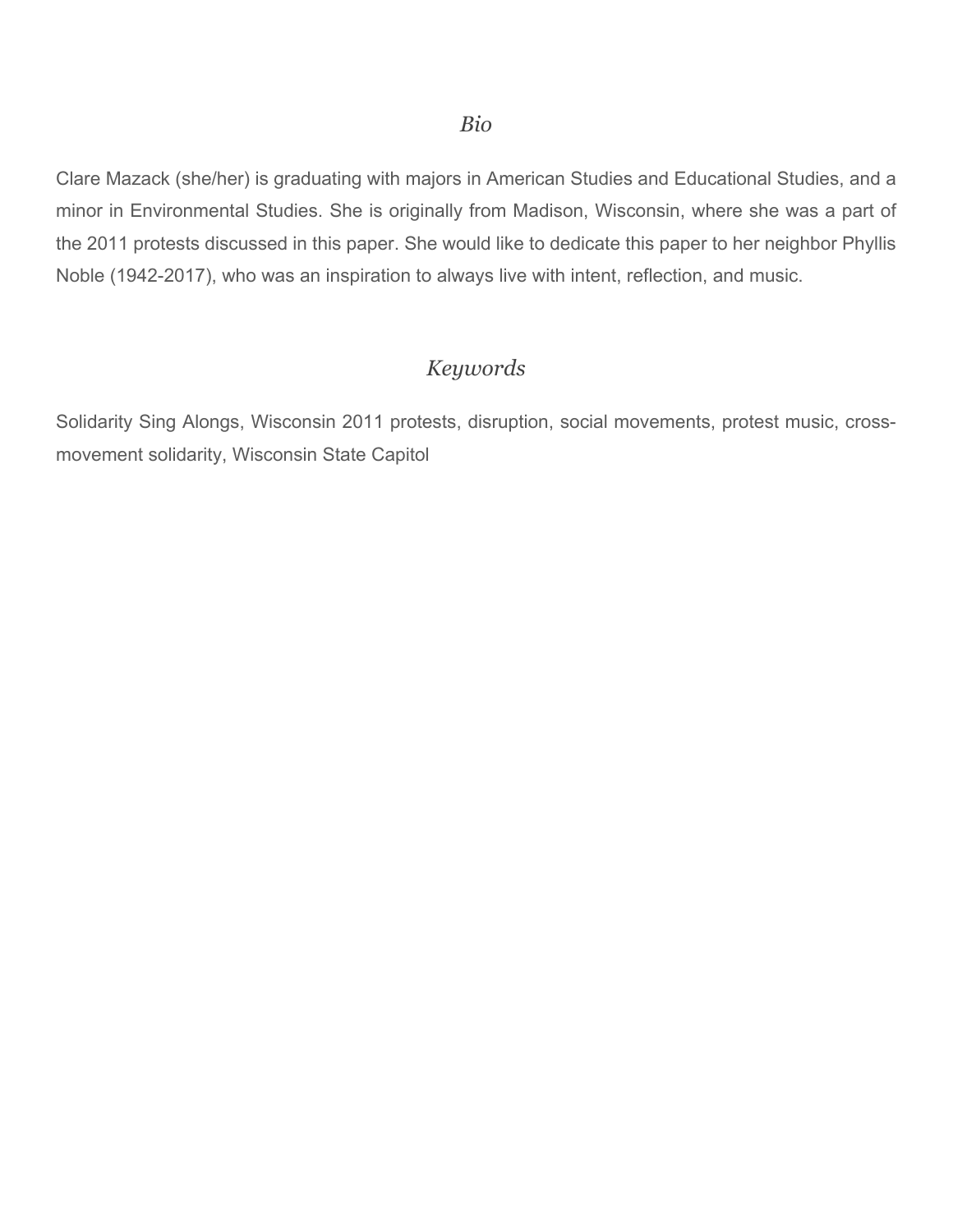### *Sources for Further Reading*

- Cole, Andrew, and Phil Gasper. n.d. "Wisconsin: From the Uprising to Recall Walker." International Socialist Review, no. 83 (2012). Accessed December 7, 2021[.](https://isreview.org/issue/83/wisconsin-uprising-recall-walker/index.html) <https://isreview.org/issue/83/wisconsin-uprising-recall-walker/index.html>
- Collins, Jane. "Theorizing Wisconsin's 2011 Protests: Community-Based Unionism Confronts Accumulation by Dispossession." American Ethnologist 39, no. 1 (2012): 1-18.
- Garlough Christine. "Folklore and Performing Political Protest: Calls of Conscience at the 2011 Wisconsin Labor Protests." Western Folklore 70, no. 3/4 (Summer/Fall, 2011): 337-370.
- Kroll, Andy. "The Nation: The Hijacked Wisconsin Movement." NPR, June 14, 2012. https://www.npr.org/2012/06/14/154995282/the-nation-the-hijacked-wisconsin-movement.
- Paretskaya, Anna. "This Is What Democracy Sounds Like: Protest Performances of the Citizenship Movement in Wisconsin and Beyond." Social Movement Studies 14, no. 6 (November 2015): 635–50. https://doi:10.1080/14742837.2014.995077.
- Peddie Ian. Music and Protest. Farnham: Ashgate, 2012.
- Schreiber Brad. Music is Power : Popular Songs, Social Justice and the Will to Change. New Brunswick: Rutgers University Press, 2020.
- Seitz David, K. "Protect Wisconsin Families? Rethinking Left Family Values in the 2011 Wisconsin Uprising." Antipode 51, no. 1 (January, 2019): 334-352.
- Solidarity Sing Along. Solidarity Sing Along Songbook. Wisconsin Network for Peace and Justice. [http://www.wnpj.org/sites/default/files/pdf/WNPJ-labor-songbook\\_24songs.pdf](http://www.wnpj.org/sites/default/files/pdf/WNPJ-labor-songbook_24songs.pdf)
- Trehub, Sandra, Judith Becker, and Iain Morley. "Cross-Cultural Perspectives on Music and Musicality." Philosophical Transactions of the Royal Society of London. Series B, Biological Sciences 370, no. 1664 (Mar 19, 2015). https://doi: [10.1098/rstb.2014.0096.](https://dx.doi.org/10.1098%2Frstb.2014.0096)
- Tuttle Ross, Sheryl. "The Propaganda Power of Protest Songs: The Case of Madison's Solidarity Sing-Along." Contemporary Aesthetics 11, 2013.<http://hdl.handle.net/2027/spo.7523862.0011.021>